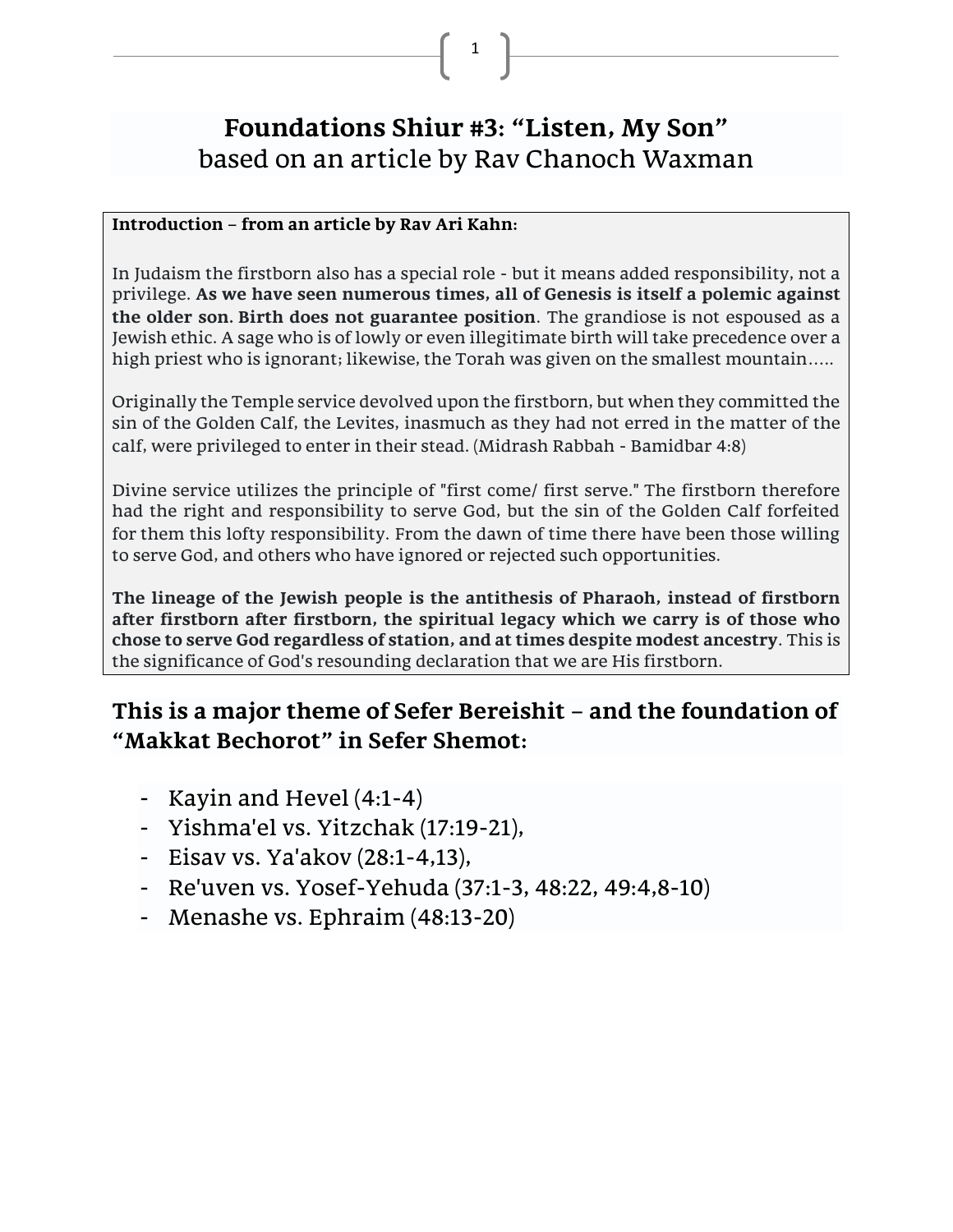**Rav Chanoch Waxman (in reference to Rivkah:**

"She saves not just the day, but the future as well. In the core action of the parasha, Yitzchak decides to pass on the precious family heritage, the blessings, to Eisav. He loves Eisav, the respect Eisav gives him and the food Eisav brings him (25:28). He is the first born, a perfectly good son and a worthy heir. But Rivka knows better. She recognizes Eisav for who he truly is. She loves Ya'akov and remembers the revelation received during her pregnancy"

### **Bereishit 27:15**

Rebecca then took her older son Esau's best clothing, which she had in her keeping, and put them on her younger son Jacob.

<mark>טו</mark> וַתִּקַח רִבְקָה אֶת-בִּגְדֵי עֵשָׂו בְּנָה הַגָּדֹל החמרת אַשָר אתה בַּבְיִת וַתַּלְבֵשׁ אֶת-יַעַקב בִּנָה הַקֵּטָן:

#### **Commentary of Ramban**

)טו( וטעם הזכיר הכתוב עשו בנה הגדול ויעקב בנה הקטן - להפליג בענין הצדקת, כי המנהג במולידים להכיר את הבכור בברכה ובכבוד ובמתן, והיא, מדעתה צדקת הקטן ורשעת הגדול תשתדל בכל הטורח הזה להעביר הברכה והכבוד מן הגדול אל הקטן.

The reason that it mentions her older son Esav and her younger son Yaákov is to emphasize Rivka's righteousness. It was the custom of parents to recognize the first born with a blessing, honor, and gifts. But she, on her own, recognized the righteousness of the younger and the evil of the older, put all of this effort in to transfer the blessing and honor from the younger to the older.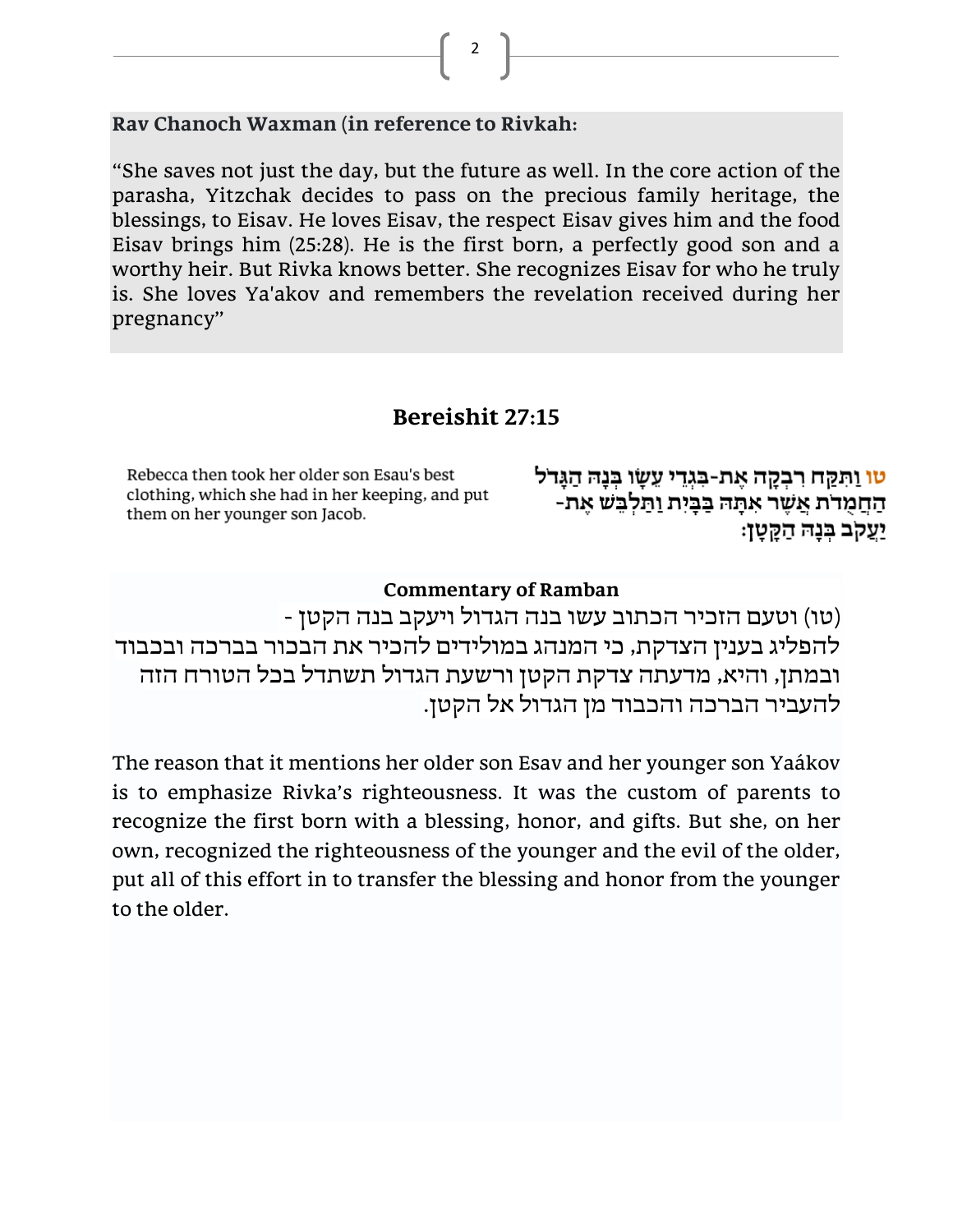### **This theme is brought out clearly at the beginning of Toldot in the midrash, and adopted by Rashi**

#### **Bereishit Ch. 25**

When the time came for her to give birth, there were twins in her womb. The first one came out [reddish,](http://www.bible.ort.org/books/pentd2.asp?ACTION=displaypage&BOOK=1&CHAPTER=25#C495) as [hairy](http://www.bible.ort.org/books/pentd2.asp?ACTION=displaypage&BOOK=1&CHAPTER=25#C496) as a fur coat. They named him [Esau.](http://www.bible.ort.org/books/pentd2.asp?ACTION=displaypage&BOOK=1&CHAPTER=25#C497) His brother then emerged, and his hand was grasping Esau's heel. [\[Isaac\]](http://www.bible.ort.org/books/pentd2.asp?ACTION=displaypage&BOOK=1&CHAPTER=25#C498) **named him [Jacob.](http://www.bible.ort.org/books/pentd2.asp?ACTION=displaypage&BOOK=1&CHAPTER=25#C499)** Isaac was 60 [years](http://www.bible.ort.org/books/pentd2.asp?ACTION=displaypage&BOOK=1&CHAPTER=25#C500) old when [Rebecca] gave birth to them.

כד וַיִּמִלְאוּ יָמֵיהָ לָלֵדֵת וְהִנֵּה תוֹמִם בִּבְטָנָה: כה וַיֵּצֵא הָרִאשׁוֹן אַדְמוֹנִי כַּלוֹ כִּאַדֶּרֶת שֵׂעַר **ַוִּיּ ְקְראוּ ְשמֹו ֵע ָׂ שו:**

כו וְאַחֲרִי-כֵּן יַצָא אַחִיו וְיַדוֹ אֹחֱזֶת בַּעֲקֶב עֵשַׂו **וַיִּקְרַא שִׁמוֹ יַעֲקֹב** וִיִּצְחָק בֵּן-שִׁשִּׁים ַ שׁנה בִּלִדת אֹתִם:

#### **ו יקרא שמו יעקב :Rashi**

**and he named him Jacob:** The Holy One, blessed be He  $[$ gave him this name]. (He said, "You named your firstborn [i.e. this refers to those who named Esau (verse 25)]. I too will name My firstborn." This is what is written: "and He named him Jacob") (Mid. Tanchuma Shemoth 4). Another explanation: His father called him Jacob (יַעֲקֹב) because of the holding of the heel (העקב). (Yerushalmi Ber. 1:6)

- הקב"ה : אמר הקב"ה: אתם קראתם לבן הבכור שלכם בשם: עשיו, אף אני אקרא לבני בכורי שם והוא יעקב הנקרא בכור, כמו שנאמר:"בְּ נִּ י בְ כֹרִּ י יִּש ְ רָ אֵּ ל".[שמות ד, כ"ב]

#### **Thought Questions:**

- $\triangleright$  What is the main difference between the episode of Yaakov dressing up as Esav in order to receive the bracha and the previous choice of Hevel's korban, the selection of Yitzchak over Yishmael and the banishing of Yishmael?
- ➢ How do Rivka's actions represent a turning point of sorts?
- $\triangleright$  What lesson do Rivka's actions seem to teach us?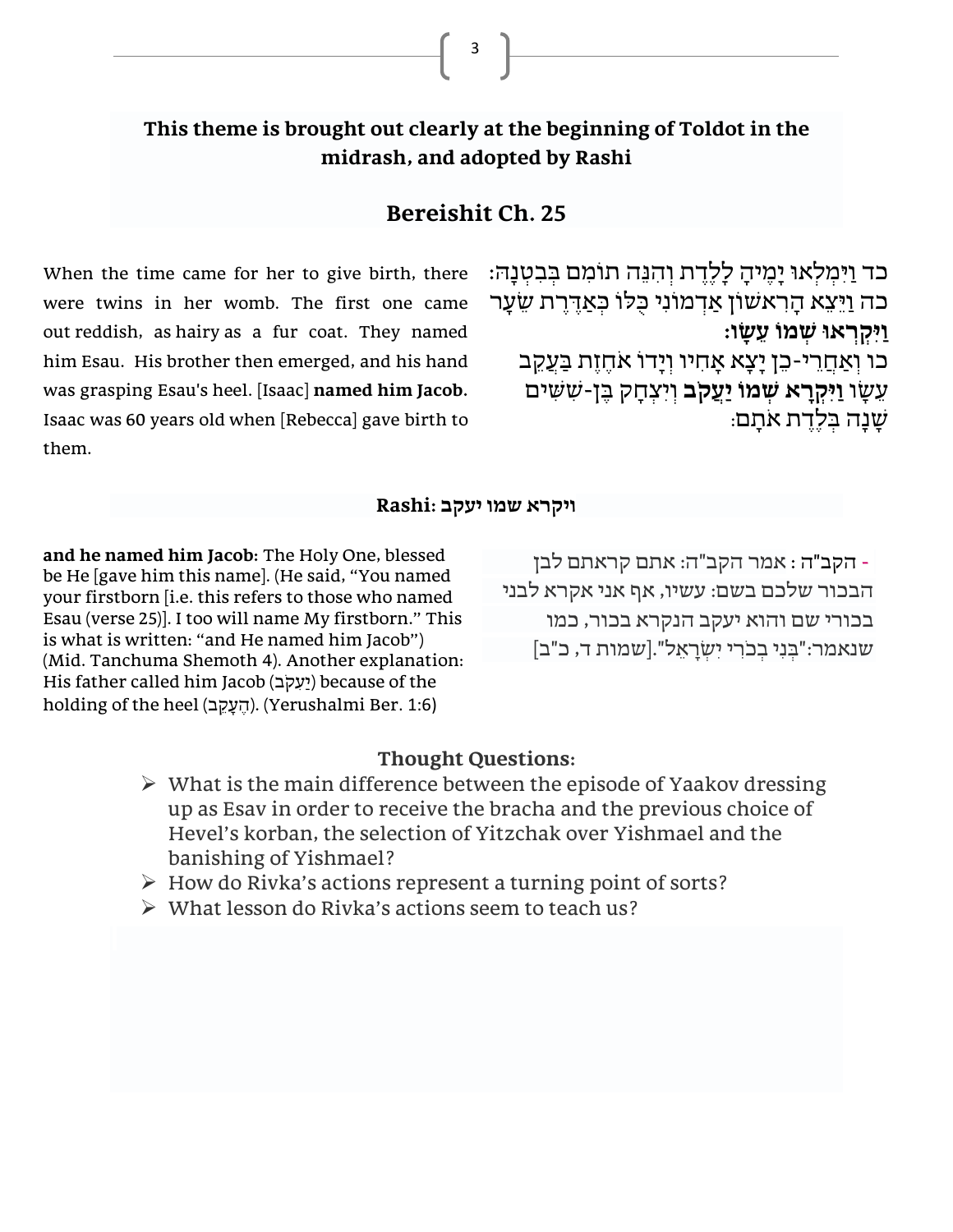When Rivka tells Ya'akov her plan, this is the dialogue and the aftermath:

#### **Bereishit Ch. 27**

4

27:12 Suppose my father touches me. He will realize that I am an impostor! I will gain a curse rather than a blessing!' 27:13'Let any curse be on me, my son,' said the mother.' But listen to me. Go, bring me what I asked.' 27:14 [Jacob] went and fetched what his mother had requested. She took [the kids] and prepared them, using the tasty recipe that [Jacob's] father liked best. 27:15 Rebecca then took her older son Esau's best clothing, which she had in her keeping, and put them on her younger son Jacob.

יב אוּלַי יְמַשֶּׂנִי<sup>י</sup> אַבִי וְהַיִּיתִי בְעֵינַיִו כִּמְתַעָתְעַ **וְהָבֵאתִי עָלֵי קִלְלֶה וְלֹא בְרָבָה: ּי** וַתֹּאמֶר לוֹ ְך **י ִּק ְל ָָֽׂל ְת ֖ ֑בְּ נִּ י** ֛אַ ׁ ְש ַמ **ָׂך** ֔אִּ מּ וֹ **֥עָׂ לַ**  ְך ֥ ֖ ע בְּ קֹלִּ ֥ י וְ לֵּ ַּקָח־לִי: <sub>יד</sub> וַיֵּלֶךְ וַיִּקֲח וַיָּבֵא לִאִמְוָ וַתַּעֲשׂ אִמּוֹ מַטְ עַמִ<sup>ּ</sup>ים כַּאֲשֶׁר אֲהֶב אַבְיו: <sub>שו</sub>וַתְּקֵח רְבְקַה אֶת־בִּגְדֵ<sup>ׂ</sup>י עֵשַׂוֹ בִּנָה הַגָּדֹל<sup>י</sup> הָחֲמָדֹת אֲשֶׁר אִתָּה בַּבָּיֵת וַתַּלְבֵּשׁ אָת־יַעֲקֹב בִּנָהּ הַקֵּטָן:

**Sforno**

I will take the curse instead of you if you in fact get cursed

**ָׂך** ָע ַלי ְל ִּה ָּכֵּנס ַּת ְח ְּת ָך ִּאם ֶּתֱאַרע ְל ָך **ָׂע ַלי ִּק ְל ָׂל ְת .** קְ לָלָ ה

#### **Targum Onkelos**

It was said to me in a prophecy that you will not be cursed my son....

<mark>יג ואמרת ליה אמיה עלי אתאמר</mark> בִּנְבוּאָה דְּלָא יֵיתוּן לְוָטַיָּא עֲלָךְ בְרִי בְרַם קַבֵּל מִנִּי וְאִזֵיל סַב לִי:

The inference is that the prophecy in which Rivka finds out about the relationship between the two babies in her womb is itself the "green light" for what she plans and executes with her son Ya'akov**.** This is supported by the explanation of the **Rashbam:**

#### **עלי קללתך-**

עלי ועל צווארי כלומר: כי הייתה בוטחת במה שאמר לה הקב"ה :**ורב יעבד צעיר .** It's on me – because she trusted in that which the Holy One Blessed be He said: and the elder will serve the younger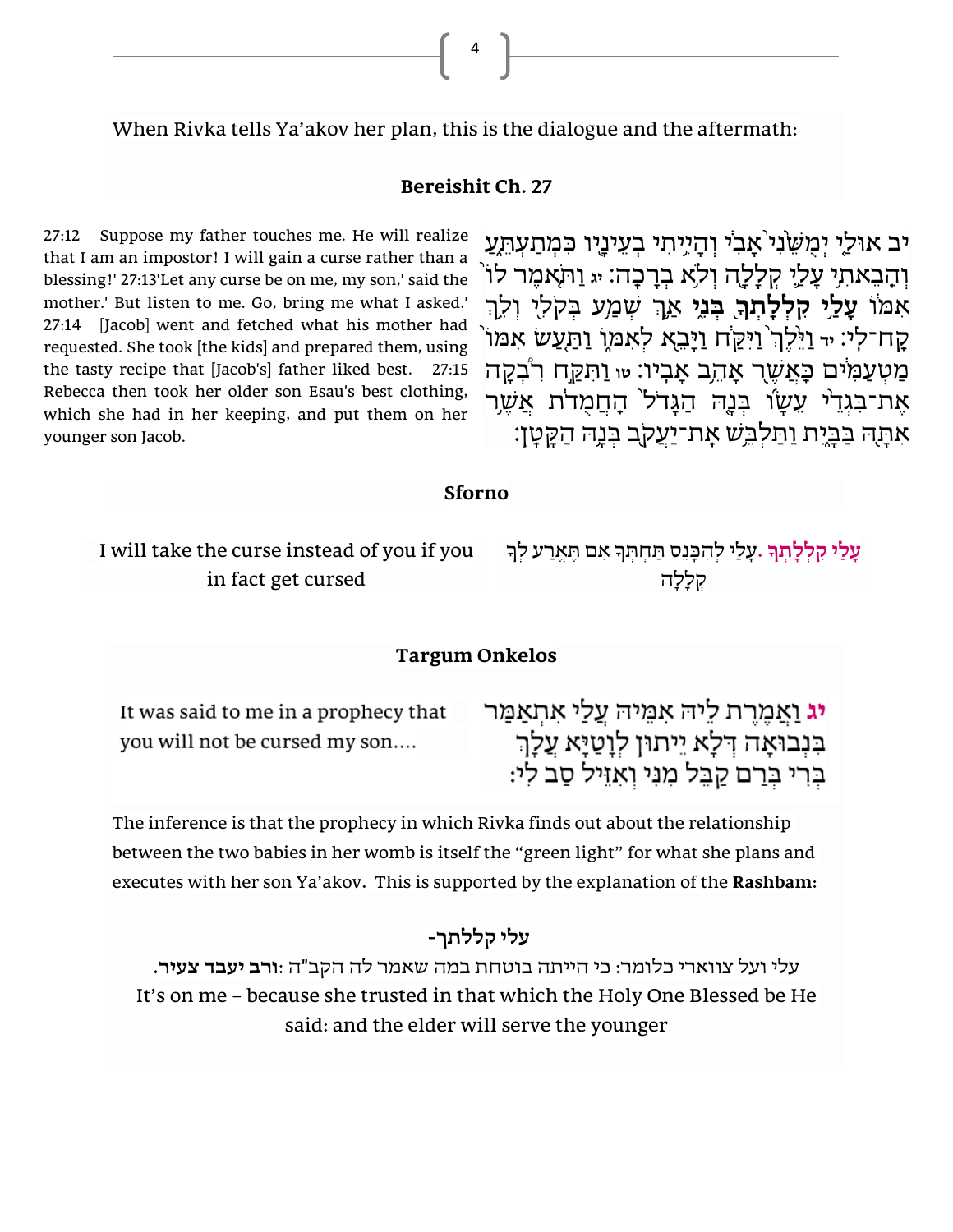5

ותאמר לו אמו עלי קללתה בני "His mother said to him, 'My son, let your curse be upon me'" (27:13)

hy, asked the Vilna Gaon, would Rivkah invite a curse upon herself? Why did she not simply say, "He will not curse you, my son"?

Rivkah, answered the Gaon, was hinting to Yaakov that he would face three main forms of hardship in his life. These hardships are alluded to in the acronym of the word "alai": Esav, Lavan, and Yosef.

JOCK.

Rivka assures him בני קללתך עלי" Your curse is upon me, my son" **The Vilna Gaon explains that עלי is an acronym for יוסף לבן עשיו) Eisav, Lavan, Yosef).** Rivka warned him that these three trials had already been decreed by Heaven. He need not fear the curse of his father, since his suffering had already been ordained. Later, when Yaakov complained עלי" All this has befallen me", he meant to say that he had already born the three phases of his suffering, and had not expected this last tragedy to occur. (In truth, Binyamin's descend to Egypt was no tragedy at all, but the first rays of hope for Yaakov's reunion with Yosef).

Parallels between the life of Yitzchak and the life of Ya'akov Bereishit Ch.28 – Where can his bride be found?

28:1 Isaac summoned Jacob and gave him a blessing and a charge. 'Do not marry a Canaanite girl,' he said.

28:2 'Set out and go to Padan Aram, to the house of your maternal grandfather Bethuel. Marry a daughter of your uncle Laban.

ָ אַ נִיִּקְרָא יִצְחָק אָל־יַעֲקֹב וַיִּבְרֶךְ אֹתֶוֹ  $\pm$ ַ וַיִּצֲוֶּהוּ וַיִּאמֶר לוֹ לְא־ תִקֲח אִשָּׁה מִבְּנָוֹת כִּנָעַן: ב קוִם לַךְ פַּדֶּנֶה אֵרָם  $\hat{\;}$ בֵּיתָה בְתוּאֵל אֲבִי אִכֶּּוֶךְ וְקַח־לְךָ מִשָּׁם ָ<br>אִשָּׂה מִבְּנְוֹת לָבָן אֲחִי אִמֶּךְ: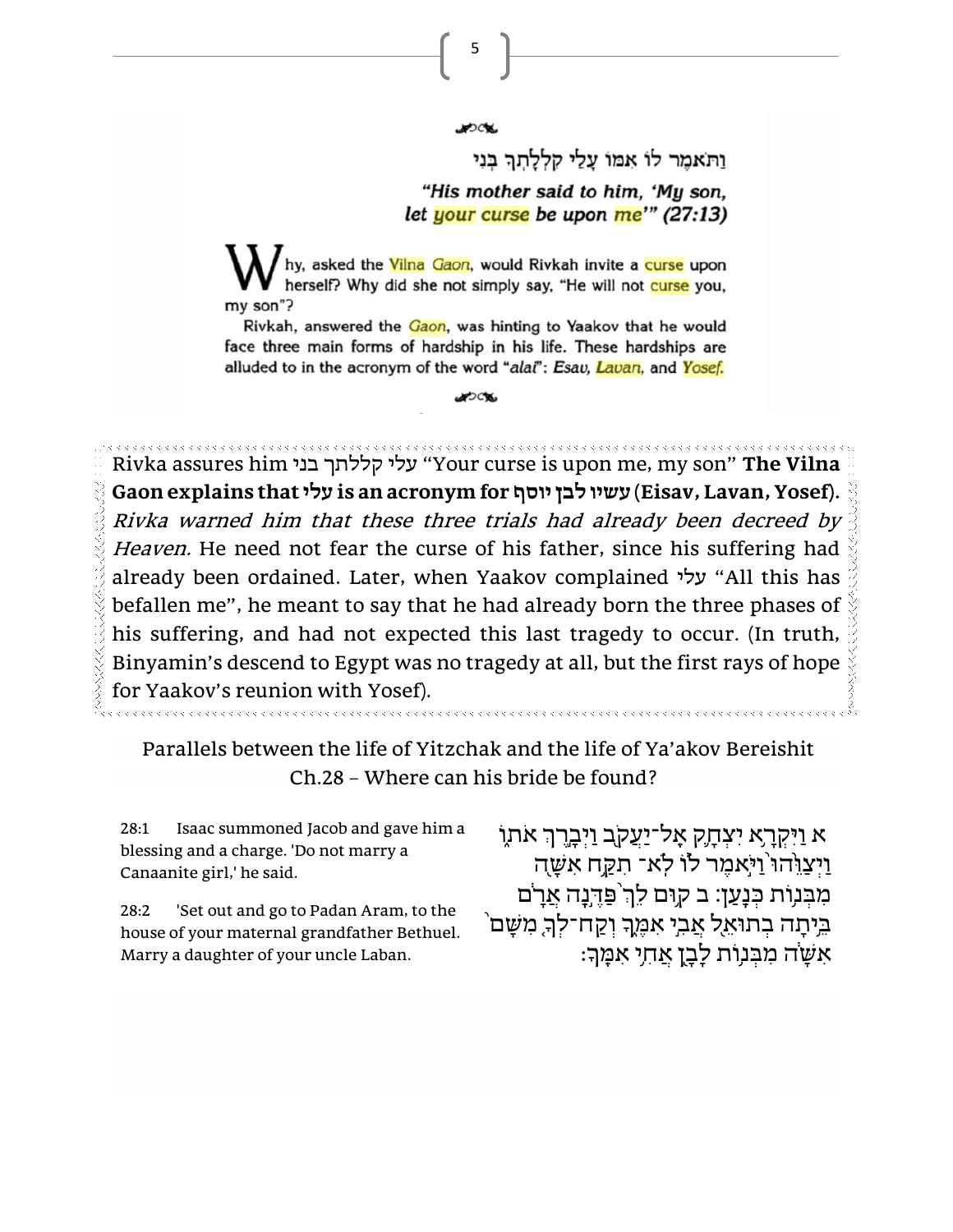**Ch. 24**

6

24:1 Abraham was old, well advanced in years, and God had blessed Abraham with everything.

24:2 He said to the senior servant of his household, who was in charge of all that he owned, 'Place your hand under my thigh.

24:3 I will bind you by an oath to God, Lord of heaven and earth, that you will not take a wife for my son from the daughters of the Canaanites among whom I live.

24:4 Instead, you must go to my native land, to my birthplace, and obtain a wife for my son Isaac.'

א וְאַבְרָהָם זָקֵ<sup>ּ</sup>ן בָּא בַּיָּמִיִם וָה' בֵּרַךְ אֵת־ אַבְרָהָם בַּכְּל: בּ וַיֹּאמֶר אַבְרָהָם אֶל־עַבְדּו<sup>י</sup> זְקַן בֵּיתוֹ הַמ*ּש*ֶׁל בִּבָל־אֲשֶׁר־ל*וֹ שִ*יּם־נָא יָדְךָ הַחַת יְרֵכְי: ג וְאַשְׁבִיְעֲךָ בָּה' אֱלֹקיָ הַשָּׁמַׂיִם וָאלֹהֵי הָאָרֵץ אֲשֶׁר לְא־תִקֵּח אִשָּׁה<sup>י</sup>לִבְנִי מִבְּנוֹת הָבְנַעֲנִי אֲשֶׁר אָנֹכִי יוֹשֵׁב בִּקְרִבְּוֹ: ד בְּיָ אֵל־אַרִצְיָ וְאֵל־מְוֹלַדְתִּי תֵּלֵךְ וְלַקֲחִתָּ אִשָּׁה ַ לְבְנֵי לִיְצָחֲקָ

#### **The "shidduch" is made at a well – last week, Avraham's servant Eliezer meets Rivka at a well. Similarly, Ya'akov meets Rachel at a well in Ch. 29**

29:1 Jacob set off briskly, and headed toward the land of the people of the East.

29:2 [He came to a place] where he saw a well in a field. Three flocks of sheep were lying beside it, since it was from this well that the flocks were watered. The top of the well was covered with a large stone

29:10 Jacob looked at his cousin Rachel who was with his uncle Laban's sheep. He stepped forward, and rolled the stone from the top of the well, watering his uncle Laban's sheep.

א וַיִּשָׂא יָעֲקֹב רַגִלְיו וַיֵּלֵךְ אַרִצָה בִנֵי־ קֵרֵם: בּ וַיַּרְא וְהִנֶּה בִאֵ*ֽ*ר בַּשָּׂדֵ<sup>ּ</sup>ה וְהִנֵּה־ שׁם שלשָה עִדְרֵי־צֹאן דְבִצְיִם עַלֵּיהָ כִּי מִן־הַבְּאֵר הַהִוֹא יַשִׁקוּ הָעֲדָרְיָם וִהָאֵבֶן גִדֹלַה עַל־פֵּי הַבְּאַר ....י וַיְהִי כָּאֲשֶׁר ْ רָאָה יָעֲקֹב אֶת־רַחֵ**יֹל בַּת־לָבָן אֲחִי אִמּוֹ** וְאֶת־צֹאן לָבָן אֲחִי אִמּוֹ וַיִּגַּשׁ יָעֲקֹב וַיָּגֵל את־האֹבן מעל פי הבאר וישק את־צֹאן לִבן אחִי אַמָּוֹ: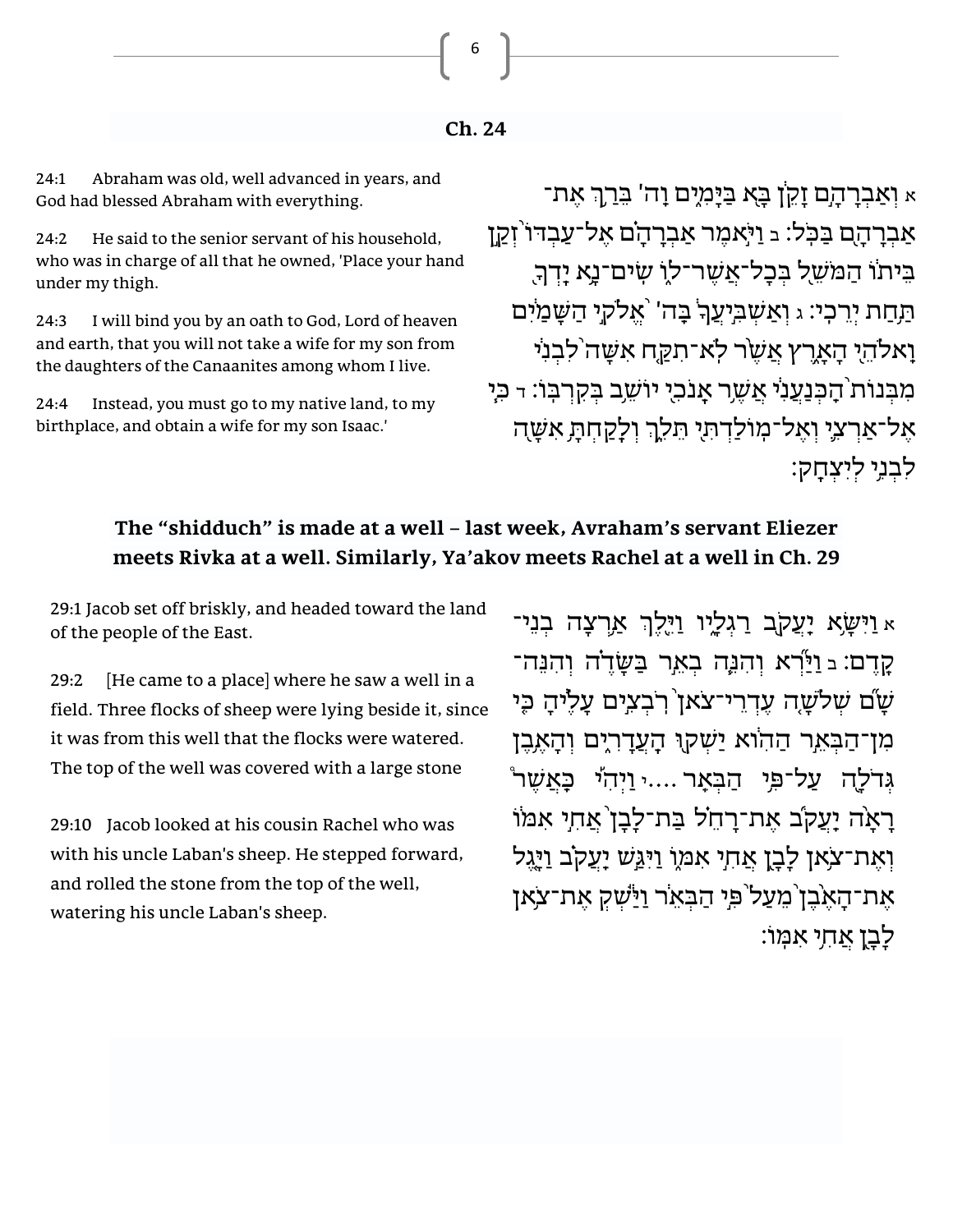# **Bereishit Ch. 24**

7

He and his men then ate and drank, and they spent the night. When they got up in the morning, [the servant] said, 'Let me go back to my master.'

ייִ וַיְּאכִלוּ וַיִּשְׁתוֹ הוָא וְהָאֲנָשְׁיִם אֲשֶׁר־ עִמּוֹ וַיָּלִינוּ וַיָּקוּמוּ בַבֹּקֶר וַיֹּאמֶר שַׁלְחֻנִי לִאדֹנִיָ

### **Bereishit Ch. 30**

30:25 After Rachel had given birth to Joseph, Jacob said to Laban, 'Let me leave. I would like to go home to my own land.

30:26 Let me have my wives and children, since I have earned them by working for you, and I will go. You are well aware of the service that I rendered you.'

כה וַיִּהְיֹ כַּאֲשֶׁרָ יַלְדָה רַחֵל אֲת־יוֹסֵף וַיֹּאמֶר יַעֲקֹב אֵל־לַבַן שַלְחֱנִי וְאֵלְכַה אֵל־מִקוֹמִיִ וּלְאַרִצְי: <sub>כּוּ</sub> תְּנָה אֶת־נָשֵׁי וְאֵת־יִלְדַי אֲשֶׂר ַעֲבַדְ תִּי אִתְךָ בָּהֵן וְאֵלֶכָה כִּי אַתְה יָדַעָתָ ִּדְרֵיִ דְּתִיךָ אֲשֶר עֲבַדְתְּיךָ \*

#### **Bereishit Ch. 24**

24:50 Laban and Bethuel [both] spoke up. 'It is something from God!' they said. 'We cannot say anything to you, bad or good.

24:51 Rebecca is right here in front of you. Take her and go. Let her be a wife for your master's son, as God has spoken.'

#### **Bereishit Ch. 31**

31:23 He took along his kinsmen and pursued [Jacob] for seven days, intercepting him in the Gilead Mountains. 31:24 God appeared to Laban the Aramaean that night in a dream, and said, 'Be very careful not to say anything, good or bad, to Jacob.' 31:29 נ וַיַּעֲן לַבֵן וּבִתוּאַל<sup>י</sup> וַיֹּאמִרוּ מִה' יַצַא הַדַּבַר לֹא נוּכַל דַּבֵּר אֵלֵיִךְ רַע אוֹ־טִוֹב׃ וֹא הִנָּה־ רִבְקָה לְפָנֶיךָ קַח וָלֵךְ וּתְהִי אִשָּׁה לְבֶן־ ָ<br>אֲדֹנֵי*ּ*ךְ בָּאֲשֶר דִּבְר ה':

ּיְר ּ֣דֹף ּי ַּ֤ק ֙ ח אֶ ת־אֶ חָ יו ֔עִּ מּ ֹו ַוִּ **כג** ַוִּ אָחֲרָיו דֶּרֶךְ שִבְעַת יָמְיָם וַיַּדְבֵק אֹתוֹ בְּהָר הַגִּלְעָד: <sub>כד</sub> וַיַּבֹאָ אֱלֹהִיִּם אֱל־ לָבָן הָאֲרַמִּי בָּחֲלָֹם הַלֵּיָלָה וַיֹּאמֵר לוֹ ָך ֧הִּ שׁ ּ ָ ֶמר ְל ֛ ֥ פּ ֶ ן־תְּ דַ בֵּּ ֖ ר עִֵּֽ ם־יַעֲקֹ ב ֥מִּ טּ וֹב עַ ד־רֵָֽ ע׃ ... **כט** יֶשׁ ־לְ אֵּ -֣ ֔ ל יָדִּ י לַעֲשׂוֹת עִמָּכֶם רָע וַא-לֹהֵי אֲבִיכֵת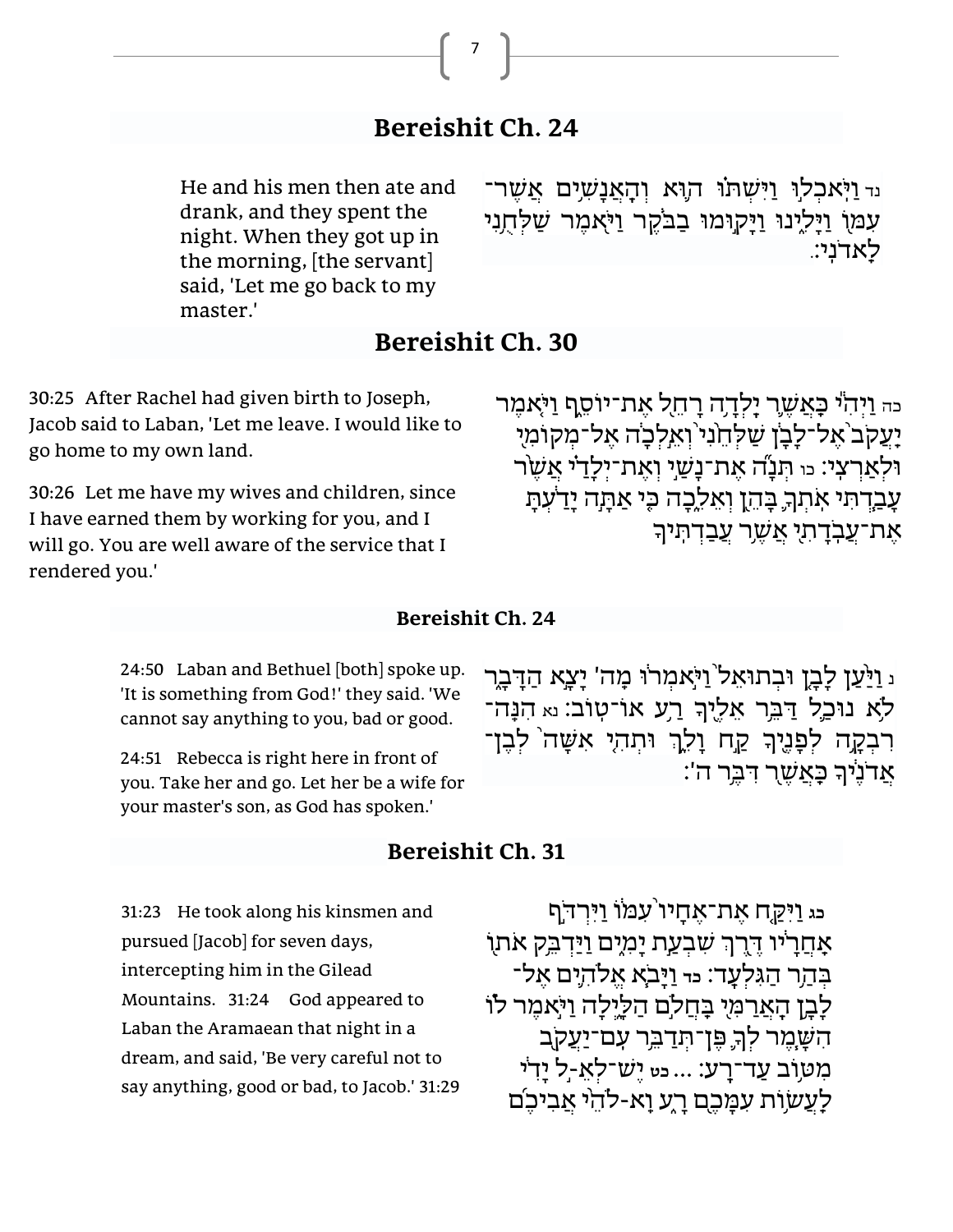I have it in my power to do you great harm. But your father's God spoke to me last night and said, 'Be very careful not to say anything, good or bad, to Jacob.' אֶמֶשׁ אָמַר אֵלַי לֵאמֹר הִשָּׁמֶר לִךְ ּמִדַּבֵּר עִם־יַעֲקֹב מִטְוֹב עַד־רָע:

#### Bereishit Ch. 24

24:60 They blessed Rebecca and said to her, 'Our sister, grow into thousands of myriads. May your descendants inherit the gate of their foes.'

ס וַיִּבְרְכוּ אֶת־רְבְקָה וַיֹּאמְרוּ לַהּ אֲחֹתֵנוּ אַת הַיִי לְאַלְפֵי רְבָבֶה וִיִירַשׁ זַרְעֶךְ אֶת שער שנאיו

### **Bereishit Ch. 32**

ְא וַיַּשְׁבֵּ֫ם לָבָן בַּבֹקֵר וַיְנַשֵׁק לִבָנֶיו וִלְבְנוֹתָיו וַיִּבְרֶךְ אֵתְהֶם וַיִּלֵךְ וַיַּשָׁב לָבָן למקמוֹ:

Laban got up early the next morning and kissed his grandsons and daughters goodbye. He then blessed them and left to return home.

#### **So now we have some literary/thematic connections – how do the stories differ?**

A difference between the two stories: **Eliezer stays a short time**….while Ya'akov remains in Lavan's house over 20 years, **a far cry from what Rivka had predicted!**

י עד־שׂוּב אַף־A מד אָהָדְאָם אָדָ מִי אַשֶּׁר־תָּשׁוּב חֲמַת אָהִיךָ: מה עַד־שׂוּב אַף־ ָאָחִיךָ מִמְּךָ וְשָׁבַח אֶת אֲשֶר־עָשְ֫יָת לו וְשָׁלַחְתִּי וּלְקַחְתִיך מִשֶּׁם לָמָה אֶשְבַל , ַשְׁנֵיכֶם יוִם אֶחֶד: .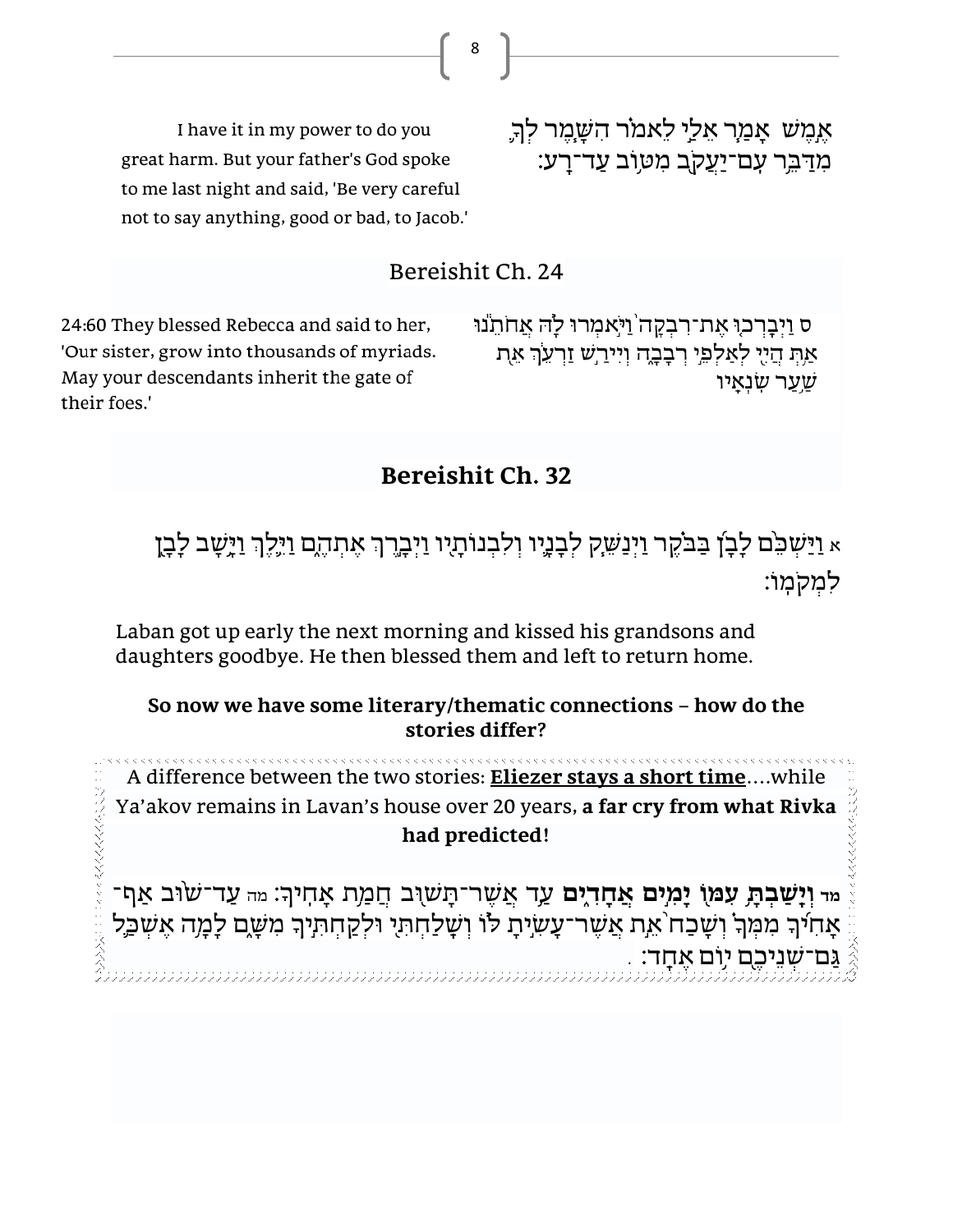

9

For twenty years I have been in your house, fourteen years I served you for your two daughters and six years for your cattle, and you have switched my wages ten times. מא זֶה־לִּי עֶשְׂרִיִּם שָׁנָה בְּבִיתֶךְ עֲבַדְתִּי*ׁ*ךְ אַרְבָע־עֶשְרֶה שָׁנָה<sup>'</sup> בִּשְׁתֵּי בְנֹתֶיךָ וְשֵׁש ַשְׁנִיִּם בְּצֹאנֵך **וַתִּחֲלֵף אֶת־מַשְׁכֻּרְתִּי** ִ עַשַרת מנִים:

> **Another difference:** How long did it take Yitzchak to marry Rivka? What was Ya'akov's deal with Lavan regarding his marriage? Ch. 29

29:18 Jacob had fallen in love with Rachel. 'I will work for you seven years for Rachel, your younger daughter,' he said.

29:19 'Better I should give her to you than to another man,' replied Laban. 'You can stay with me.'

ּיח וַיָּאֱהַב יָעֲקֹב אֶת־רָוֹזֶל **וַיֹּאמֶר אָעֱבָדְך**ֹ שַׁנִים בּרחַל בתר. שבע ּהַקְטַנָּה: יט וַיֹּאמֶר לָבָן טְוֹב תִּתְי אֹתָהּ לָךְ מתתי אתה לאיש אחר שבה עמדי:

**Bereishit Ch. 25 – the original prophecy to Rivka**

כּג וַיֹּאמֵר יְהוָה לָה שִׁנֵי גֹיִים בִּבְטְנֵךְ וּשְׁנֵי לְאָמִים מִמֵּעֲיֶךְ יִפְּרֶדוּ וּלְאם מִלְאִם ֔ יֵֶֽאֱ מָ ץ **֖ וְ רַ ֥ ב יַָֽעֲבֹ ד צָׂעִָּֽ יר – younger the serve will older the**

**Just the opposite here! Ya'akov, who is much younger than Lavan, is serving Lavan.** 

**הצעיר עובד את הרב!** 

*Ironically, it was Rivka who set up the situation by sending Ya'akov back to her family (to escape from Esav)*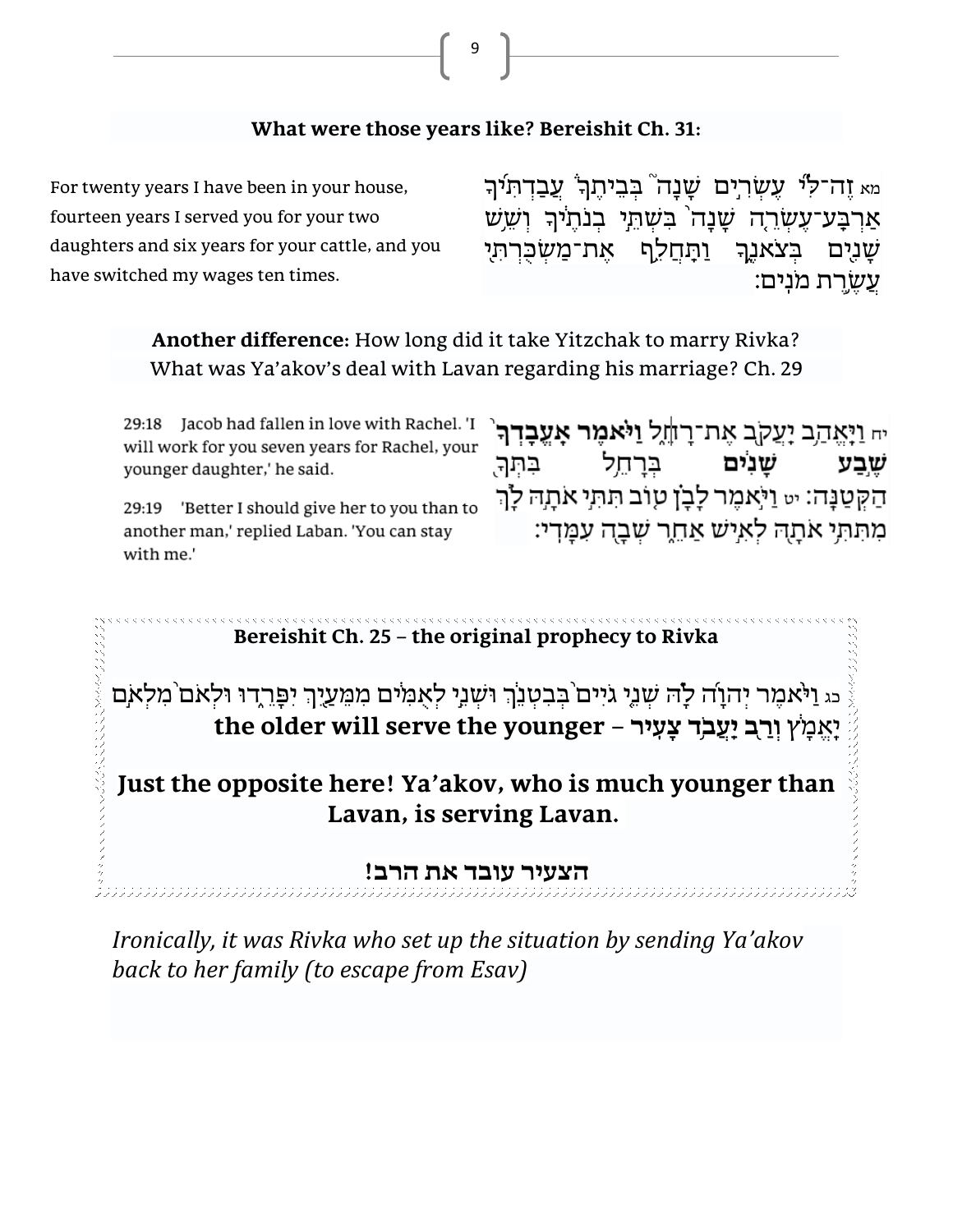# Ya 'akov, Lavan and Leah

# **Thought Questions:**

- ➢ How was Ya'akov able to receive Esav's brachot from Yitzchak?
- $\triangleright$  What thematic connection is there between the story of the taking of the brachot and the switching of Rachel for Leah on that infamous wedding night?
- $\triangleright$  Can you identify the role-reversal?

# **Bereishit Ch. 29**

ּ <sub>כֹּה</sub> וַיְהִי בַבֹּקֶר וְהִנֵּה־הִוָא לֵאָה וַיֹּאמֶר אֶל־לָבָן מַה־זֹּאת עָשְׂיָתָ לִי הֲלֹא בְרָחֵל עָבַדְתִּי עִמָּךְ וְלָמֶה רִמִּיתָנִי: מּ וַיֹּאמֶר לָבָן לְא־יֵעָשֶׂה כֵן בִּמְקוֹמֵנוּ לָתֵת הַצְעִירָה לִפְנֵי **הַ בְּ כִּ ירָָֽׂ ה׃** 

And it was the morning, and behold, it was Leah: and he said to Lavan, What have you done to me? Didn't I serve you for Rachel? **Why have you tricked me ("rimitani")?** And Lavan said to him, it cannot be done so in OUR place, to put the younger ahead of the older

# **Bereishit Ch. 27**

| "Your brother has come with trickery  | לה וַיֹּאמֶר בָּא אָחִיךָ בְּמִרְמָה וַיִּקַח |
|---------------------------------------|-----------------------------------------------|
| ("b'mirma") and taken your blessings" | בִּרְכָּתָךָ                                  |

# What inference can we derive from Lavan's words?

# **Bereishit Ch. 29**

יג וַיְהִי כִשְׁמֹעַ לָבְן אֶת־שֵׁמַע יָעֲקֹב בֶּן־אֲחֹתוֹ וַיָּרֶץ לִקְרָאתו<sup>י</sup> וַיְחַבֶּק־לוֹ ַוַיְנַשֵק־לוֹ וַיִּבִיאֶהוּ אֵל־בֵּיתוּ וַיִּסַפֵּר לִלָבָן אֵת כָּל־הַדְבָרִיִם הָאָלֶה: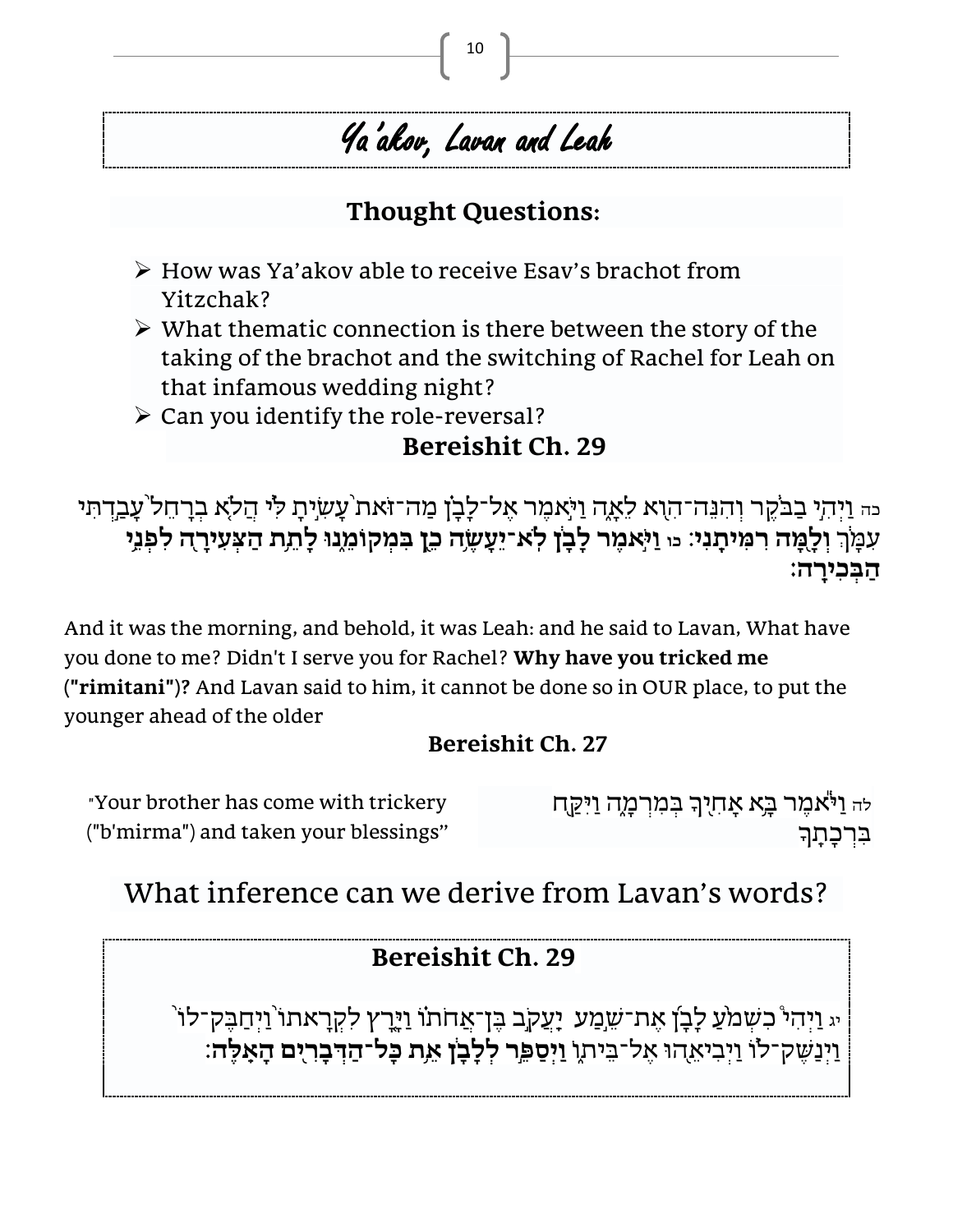#### **Midrash Tanchuma Yashan**

כל הלילה היתה עשה עצמה כרחל, כיון שעפד בבקר והנה היא לאה, אמר<br>לה בת הרמאי למה רמית אותי, אמרה לו ואתה למה רמית אביך, כשאמר לך האתה זה בני עשו , ואמרת לו אנכי עשו בכורך , ואתה אומר למה רימיתני , ואביך לא אמר בא אהיך במרמה, ומתוך הדברים הללו שהוכיחה אותו התחיל שונאה, אמר הקב"ה אין רפואתה של זו אלא בבנים, ובעלה נכסף לה, לפיכך וירא ה' כי שנואה לאה ויפתח את רחמה, ודוד מקלמ עושה משפט לעשוקים (סליס קמו):

All night she conducted herself as Rachel. When they stood up in the morning and behold she was Leah he said to her: "Daughter of a trickster, why did you trick me?" She replied: "And you, why did you trick your father when he said to you "Are you my son Eisav?" and you said to him "I am Eisav your first born" (27:19-21). And now you ask "Why did you trick me?" And didn't your father say "your brother has come with trickery and taken your blessings"

**Rav Waxman: In commenting on the inclusion of the first eleven chapters of Bereishit in the Torah, Ramban (1:1) maintains that much of the material serves the purpose of establishing a crucial pattern, the model of sin and exile. After sinning, Adam is banished from the Garden of Eden. Similarly, after killing his brother, Kayin is condemned to a life of wandering, referred to by Kayin as banishment from upon the face of the earth (4:14).** 

**Commentary of Ramban on Bereishit Ch. 1 – the theme of Gerushin/Exile**

ונתן רבי יצחק טעם לזה ,כי התחילה התורה בבראשית ברא אלוהים וספור כל עניין היצירה עד בריאת אדם, ושהמשילו במעשה ידיו וכל שת תחת רגליו, **וגן עדן שהוא מבחר המקומות הנבראים בעולם הזה נעשה מכון לשבתו, עד שגירש אותו חטאו משם, ואנשי דו ר המבול בחטאם גורשו מן העולם כו לו, והצדיק בהם לבדו נמלט הוא ובניו, וזרעם חטאם גרם להם להפי צם במקומות ולזרותם בארצות**, ותפשו להם המקומות למשפחותם בגוייהם כפי שנזדמן להם:

**אם כן ראוי הוא, כאשר יוסיף הגוי לחטוא, שיאבד ממקומו ויבוא גוי אחר לרשת את ארצו, כי כן הוא משפט האלוהים בארץ מעולם, וכל שכן עם המסופר בכתוב כי כנען**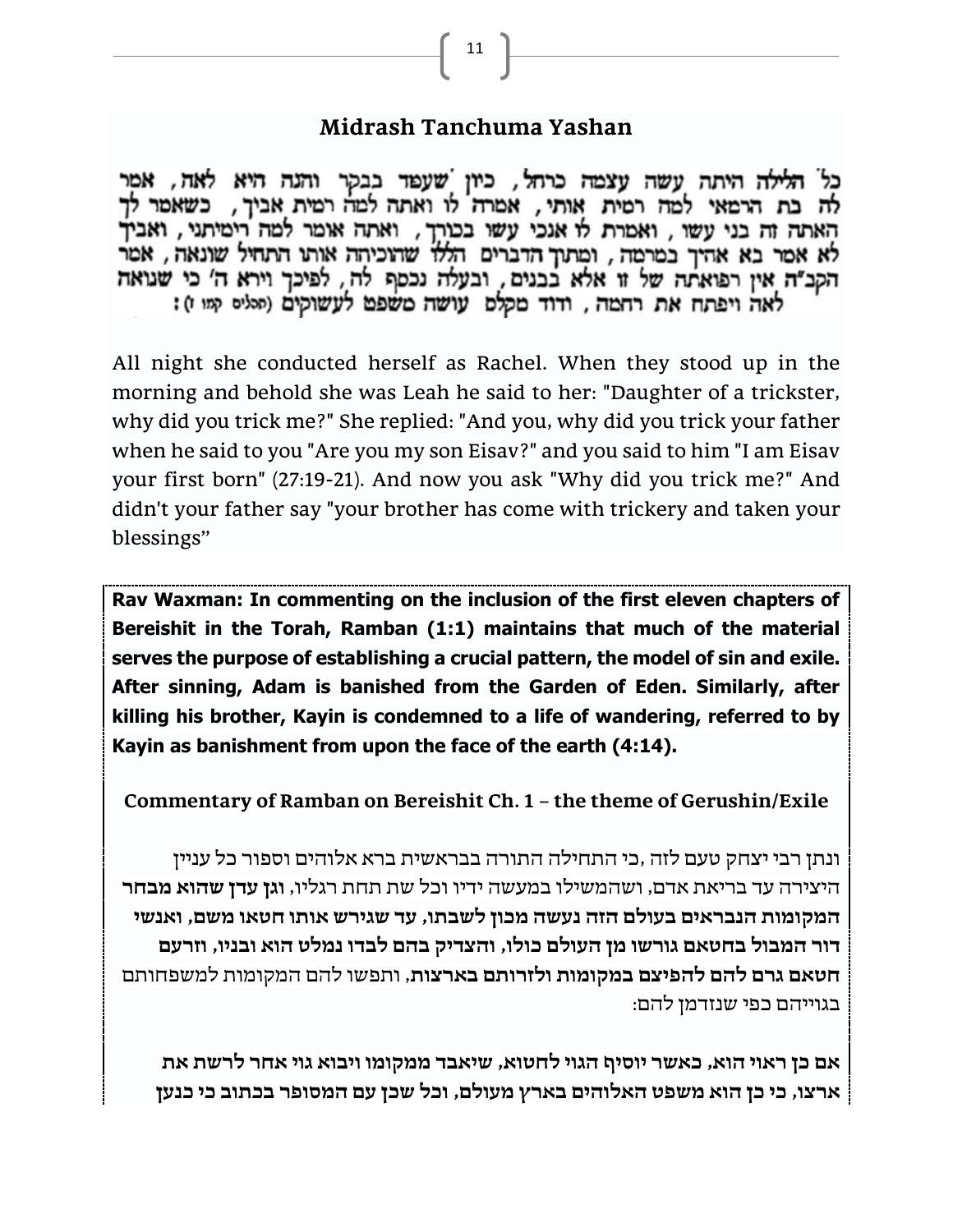**מקולל ונמכר לעבד עולם )להלן ט כז(, ואינו ראוי שיירש מבחר מקומות היישוב, אבל יירשוה עבדי ה' זרע אוהבו,** כעניין שכתוב (תהלים קה מד): וייתן להם ארצות גויים ועמל לאומים יירשו בעבור ישמרו חוקיו ותורותיו ינצורו. **כלומר, שגירש משם מורדיו, והשכין בו עובדיו, שידעו כי בעבודתו ינחלוה, ואם יחטאו לו תקיא אותם הארץ, כאשר קאה את הגוי אשר לפניהם :**

### Ramban also says that the מצרים גלות was triggered by Avraham's decision to leave Israel due to a famine

ודע כי אברהם אבינו חטא חטא גדול בשגגה שהביא אשתו הצדקת במכשול עוון מפני פחדו פן יהרגוהו, והיה לו לבטוח בשם שיציל אותו ואת אשתו ואת כל אשר לו, כי יש באלוהים כוח לעזור ולהציל. **גם יציאתו מן הארץ, שנצטווה עליה בתחילה, מפני הרעב, עוון אשר חטא, כי האלוהים ברעב יפדנו ממות. ועל המעשה הזה נגזר על זרעו הגלות בארץ מצרים ביד פרעה. במקום המשפט שמה הרשע והחטא:**

# **Revisiting Rivka's Decision**

### **Bereishit Ch. 28 – Yitzchak's parting words for Ya'akov**

א וַיִּקְרָא יִצְחָק אָל־יַעֲקֹב וַיִּבְרֶךְ אֹתוֹ וַיִּצֲוֵ<sup>ּ</sup>הוּ <sup>יַ</sup>וְּאִמֵר לו לְא־תִקֲח אִשָּׁה מִבְּנוֹת כִּנָּעַן: ב קוּם לֵךְ פַּדֶּנָה אֲרָ<sup>יֹ</sup>ם בֵּיתָה בְתוּאֵל אֲבִי אִמֶּךָ וְקַח־לִךְ מִשָּׁם<sup>י</sup>אִשָּׂה ָך ֥ מִּ בְּ נ ֖ וֹת לָבָ ֥ ן אֲ חִּ ׃ **ְך ָֽ ֹא ְת ָׂך** י ִּא ֵֶּֽמ **ג וְ אֵ -֤ל ש ַ ַּ-ד֙י ֣ יְבָׂ רֵ ֔** וְיַפִרְךָ וְיַרְבֵּךְ וְהָיִיָּתָ לִקְהָל עַמְּים: ד וְיִתֵּן־לִךְ אֵת־ בִּרְפַת אַבְרָהָם לְךָ וּלְזַרְעֲךָ אִתָּךְ לְרִשְׁתְּךְ אֶת־אֶרֶץ **ָׂך ֔ מְ גֻרֶ ֲא ֶשר־ָׂנ ַת י ֥ן אֱ ל ֖קים לְ אַ בְ רָׂ הָָֽׂ ם׃** 

And Yitzchak called Ya'akov, and blessed him…and said to him… And God Almighty should bless you and make you fruitful, and multiply you, and you should become a multitude of peoples. And he should give you the blessing of Avraham, to you and your seed with you; to inherit the land in which you dwell, which God gave to Avraham.

#### **Hashem to Avraham: Bereishit Ch. 17**

א וַיְהִי אַבְרָם בֶּן־תִּשְׁעִים שָׁנֶה וְהֵעֲע שָׁנֶים וַיֵּרָא יְהוָה אֶל־אַבְרָם וַיֹּאמֶר אֵלַיו אֲנִי־אֵ-ל שַׁ-דַי התִהַלֵּךְ לִפָּנֵי וָהִיָה תָמִים...דּאֲנִי הִנְה בְרִיתִי אִתָּךְ ֙ך ָך ֕ וְ הָ יִּ ֖ יתָ לְ אַ ֥ ב הֲ מ ֹון ּג ֹוִֵּֽים׃ **<sup>ה</sup>** וְ לֵֹֽ א־יִּ ָּקֵּ ֥ר ֛ א ע וֹ ד ֶאת־ׁ ִּש ְמ ֖ ֑ אַ בְ רָ ֤ ם וְ הָ יָ ה ׁ ִּש ְמ ָ אַבְרָהָם כִּיָ אַב־הֲמִוֹן גּוֹיָם נְתַתְּיךָ וּ וְהִפְרֵתִי אִתְךָ בִמְאֹד מְאֹד וּנְתַתְּיָךָ